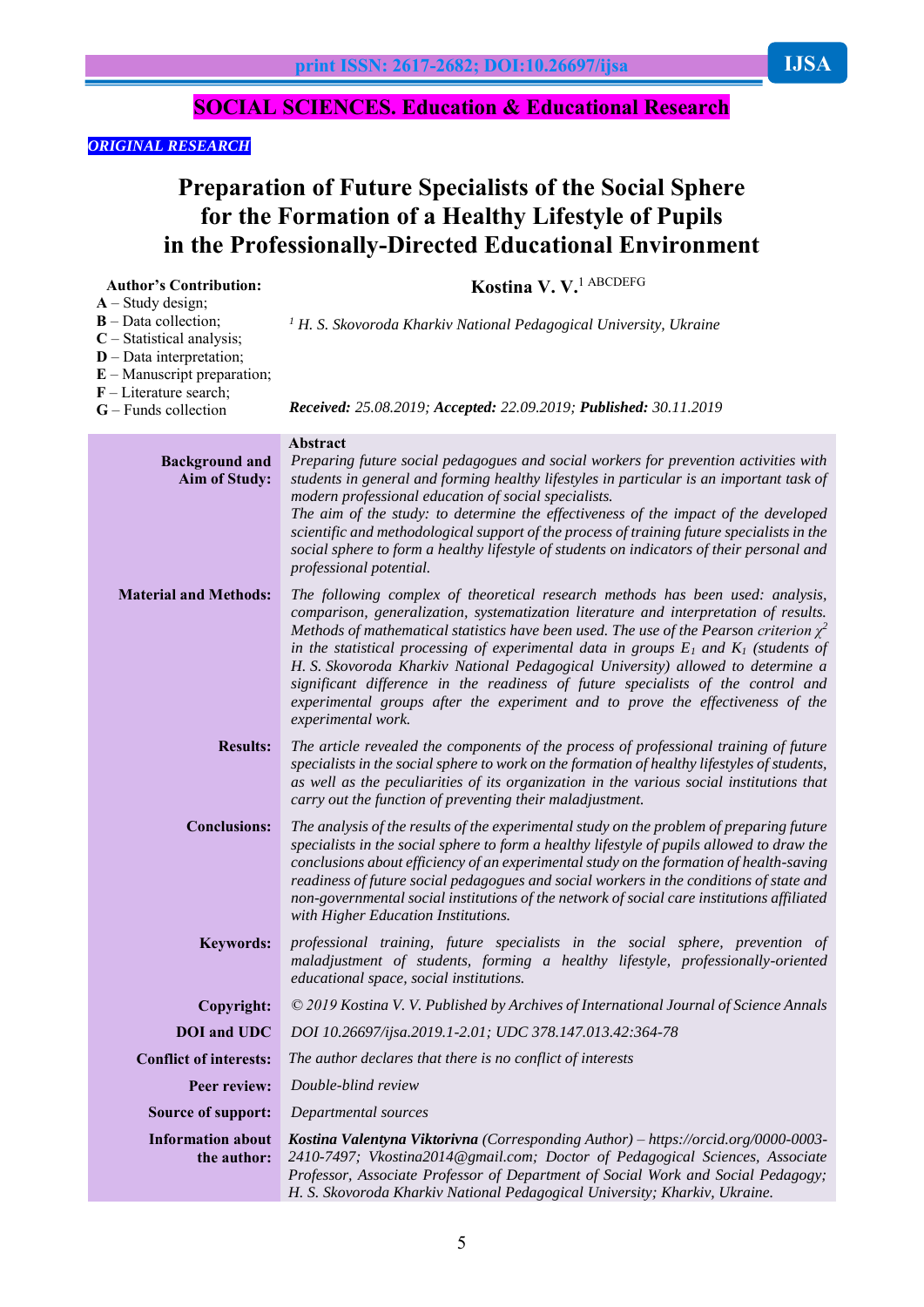

#### **Introduction**

Given the proliferation of aggression, bullying, various addictions in the environment of children and young people, the problem of preventing maladjustment of students in recent years has become extremely urgent, which necessitates the active search for effective ways to prepare future professionals in the social sphere to form a healthy social life of students. Preparing future social pedagogues and social workers for preventative activities with students in general and shaping healthy lifestyles in particular is an important task of modern professional education for social specialists, so it needs to take into account the requirements of the present (formation of humanistic orientation of actions and professional behavior, decisions, readiness to work in crisis situations, etc) during its implementation.

The realization of the above requirements is possible during the organization of the process of professional training of future social pedagogues and social workers in the conditions of professionally-oriented educational space, which provides conditions for conducting training sessions, practices and student scientific researches at the institutions of higher education and institutions partnering with it, that conduct work on prevention of maladjustment of students.

The analysis of the scientific literature showed that the researchers studied the following aspects of the problem of professional training of future social pedagogues and social workers to prevent maladjustment of students: features of interaction of social pedagogues with older adolescents who are prone to manifestations of addictive behavior; the formation of healthy lifestyles of students; technological and methodological support for the prevention and correction of adolescent addictive behavior in the work of social pedagogues of different social institutions; formation of specialists' readiness for preventive work with high school students; preparation of future social pedagogues and social workers for preventive work with students with deviant behavior; preparation of future social pedagogues for preventive activity in educational and training institutions. However, despite the great variety of research works, the problem of training future specialists in the social sphere to form a healthy lifestyle students under partnership of different social institutions is underdeveloped, lacks its scientific and methodological support, which would fully ensure professional self-determination and selfimprovement of future specialists in the indicated direction.

*The aim of the study.* To determine the effectiveness of the impact of the developed scientific and methodological support of the process of preparation of future specialists in the social sphere for the prevention of maladjustment of students, the introduction of which allowed to develop a special professional competence to form a healthy lifestyle of students in the conditions of created professional-oriented educational space, on the indicators of their professional personal potential.

The objectives of the article are: characterization of the components of content and features of preparation of future social pedagogues and social workers to work on the formation of healthy lifestyles of students in different social institutions as a basis for preventing their

maladjustment, as well as an experimental study of the impact of the developed methodological support on the indicators of their personal and professional potential. **Materials and Methods**

The following complex of theoretical research methods has been used: analysis, comparison, generalization, systematization literature and interpretation of results. Methods of mathematical statistics have been used. The use of the Pearson criterion  $\chi^2$  in the statistical processing of experimental data in groups of students of H. S. Skovoroda Kharkiv National Pedagogical University allowed to determine a significant difference in the readiness of future specialists of the control and experimental groups after the experiment and to prove the effectiveness of the experimental work.

Analyzing and summarizing the results of research and teaching practice has made it possible to argue that the role of social institutions in preventing the phenomenon of social maladjustment of students is crucial, so preparing future professionals in the social sphere to perform a preventive function is an important task of professional education. So, Lodkina (2009) proposes the introduction of schools of socio-ecological approach, which provides three areas: childhood ecology, family ecology and society ecology – which allows to create an educational environment that provides priority to the values of life, health and development of the child. The scientist notes that among the leading directions in work with children are: identification of children in the risk zone, identification of causes that lead to child maladjustment, as well as prevention in them of manifestations of deviant behavior, formation in students need for a healthy lifestyle (Lodkina, 2009, p. 82).

An important aspect in preparing future professionals in the social sphere for the prevention of maladjustment of students is to study the characteristics of psychological characteristics of children and young people who are prone to manifestations of deviant behavior. Thus, Malykhina (2012, p. 46) states that when looking for ways to prevent adolescent immoral acts, it is important to "pay attention to the individual, in all the variety of characteristics". The scientist has determined the general psychological conditions for preventing immoral acts that affect the effectiveness of the entire educational process with adolescents in school (Malykhina, 2012, p. 89): timely diagnosis of immoral behavior of adolescents; formation of consciousness and self-consciousness, which determines the correct attitude to moral norms; development of a positive motivations and needs sphere of adolescent personality; establishing a trusting relationship between the caregiver and the pupil.

Based on the ideas of the aforementioned scientists, we introduced a supplement to the content of the training of future specialists in the social sphere during the acquisition of the special course "Social work on forming a healthy lifestyle", which allows to increase the indicators of their personal and professional potential regarding the basics of diagnosing problems and difficulties of socialization of children and youth that lead to the development of maladjustment, by getting acquainted with the methods of creating and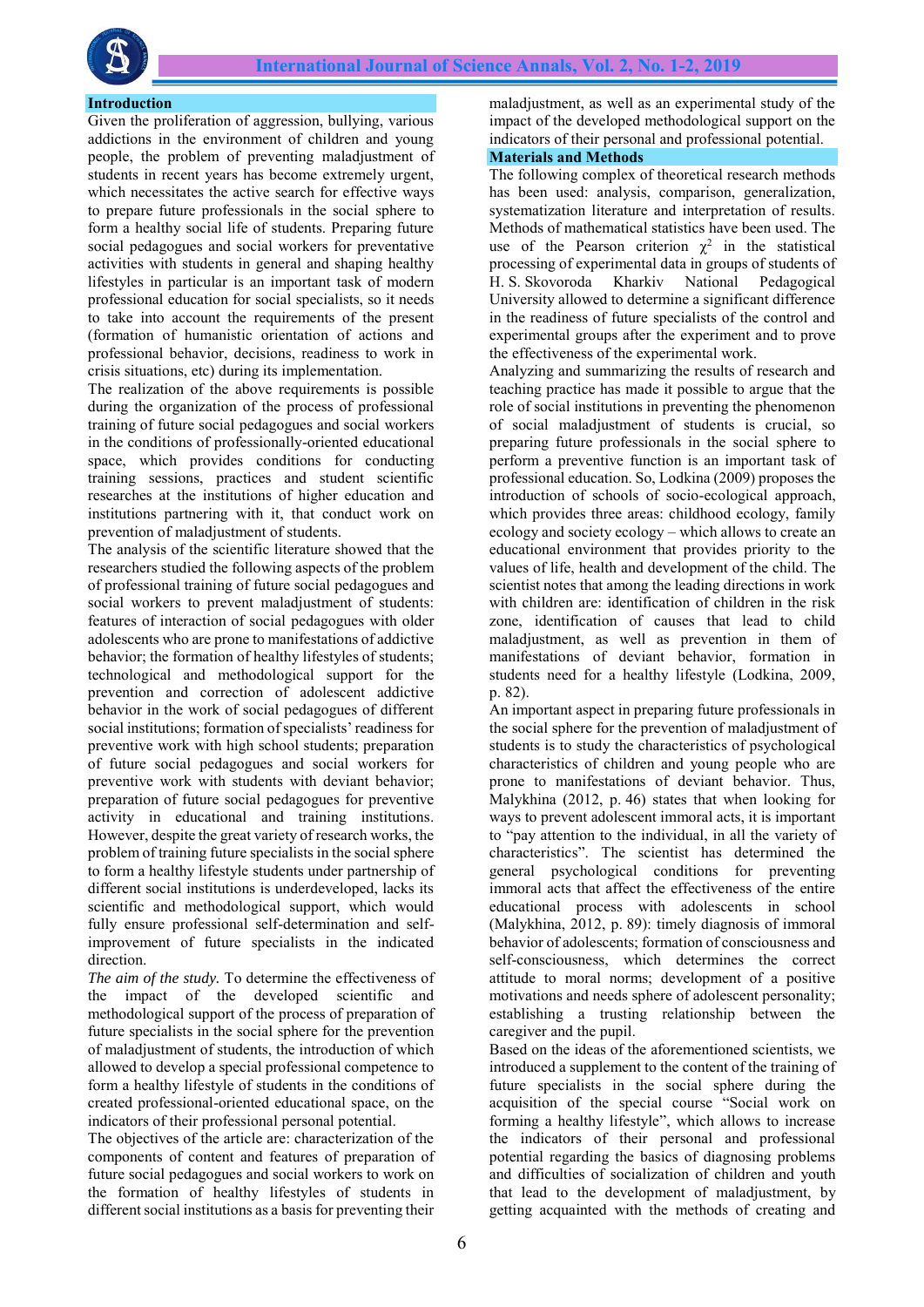using in the work of a social pedagogue of the general secondary education institution a student "health passport" and methods of formation of healthy lifestyles in terms of various social institutions.

Researchers have shown that the occurrence of various deviations in students' behavior is much easier to predict and create conditions for their avoidance than to later make efforts to correct them. Thus, Korchova (2007, pp. 48–49) developed a structural-logical model of prevention of sexual deviance of high school students, which reflects the system of preventive work, which is a specific subsystem in the general system of school work. The scientist argues the need for the formation of sexual culture of high school students (Korchova, 2007, pp. 55–58), which contains the following components (cognitive: knowledge of the basics of a healthy lifestyle, the idea of human sexuality; emotionalvolitional: willingness to master inter-gender skills, behavioral: compliance with the rules and rules of sexual culture). The researcher defined the following criteria (physiological culture, psychological culture, ethical culture, social culture) and indicators (physical development, awareness of sexual physiological functions of the human body, abandonment of bad habits; correspondence of sexual life to actual age, formation of morally-acceptable intercourse between sexes, the formation and priority of human values, the presence of a positive ideal, the understanding of socially-acceptance forms of sexual relations, formed social responsibility, responsible attitude for the destiny of another person, formed vision of the future family) formation of high-value social motives of high school students, aimed at preserving and strengthening the sexual culture, self-education skills, positive moral attributes.

The researcher also determined the conditions that ensure the effectiveness of the school of formation of sexual culture of high school students (Korchova, 2007, pp. 137–138): improving the quality of upbringing and education of high school students, taking into account their individual and age characteristics of psychosocial development and use of educational interactive technologies; providing pedagogical personnel with the latest pedagogical technologies, forms and methods of forming the sexual culture of high school students, introducing them into the practice of comprehensive educational institutions; organization of purposeful scientific and practical work with parents through psychological-communicative trainings, discussions, lectures, role-playing games, problem seminars, seminars-workshops using interactive forms and teaching methods; formation of high-motivated high school students for healthy lifestyle and sexual culture. Considering the above conditions in the preparation of future social pedagogues will allow timely detection and prevention of the spread of sexual deviance among students.

The influence of social and pedagogical activity on educational, physical cultural and healthy work on the formation of the health culture of schoolchildrens and students was studied by Melnyk (2017, 2019).

Fetisova (2014) proposes to use the following preventive tools for the work of a social pedagogue with

"difficult children" who have suicidal tendencies: trainings to get out of difficult life situations, identify abilities and interests, communicate with teenagers about plans for the future, etc. We consider it necessary to familiarize future social pedagogues and social workers with the peculiarities of using the abovementioned means in preventive work with students who are prone to suicidal behavior, which will improve their professional health-saving competence.

One of the important problems in the work of social workers is prevention of child neglect in Ukraine. Orzhekhovskaya (2009, p. 6) identifies the following strategic directions of its decision: 1) creation of such preventive space for the child and such educational system at school, which would prevent alienation of pupils from the educational institution, ensure a positive microclimate in the school teams, facilitate the acquisition of specific preventive methods by subject teachers, classroom leaders, deputy directors of educational work, school psychologists, social pedagogues; the need to consolidate the efforts of the school, law enforcement agencies, NGOs, religious denominations, work with parents; 2) implementation of measures to adapt and re-socialize street children by introducing ... alternative forms of education and upbringing ... maximizing the use of social rehabilitation schools; 3) providing training for the prevention of child neglect.

Analysis of the research of Ternovets (2013, pp. 50–52) showed that among the effective forms of preparation of future social pedagogues for the prevention of social orphanage in school the following were identified: workshop "Creating a data bank of innovative social and pedagogical experience", video lectures "Modern pedagogical technologies to prevent the emergence of social orphans", trainings "Psychology of pedagogical communication" (for social pedagogues); research work (participation in conferences, olympiads, competitions of student scientific works, projects, grants of the Department of Social Pedagogy of Shevchenko LNU), talks, consultations, round tables, etc (for future social pedagogues). Given the above ideas of researchers, it is important in the preparation of future social pedagogues and social workers to create conditions for organizing continuous interaction of social work students with pupils deprived of parental care and prone to vagrancy, who are the pupils of specialized institutions (psychologists, social rehabilitation centers working with young people who are addicted to narcotic substances, etc) during the acquisition of variant special courses, training and on-site practice during 3-5 years of study and participation in research.

As Kyrychenko and Kovganich (2009, p. 7) point out, "the attribute of an innovative educational institution of the 21st centur becomes an educational space that is opened, aimed at fostering a child as a subject of one's own life and success, and mastering one's vital competence". Researchers define the principle of "preventive" as one of the leading principles of construction of educational space (transformation of risk environment into space of opportunities for selfrealization of a child's personality makes it possible to significantly increase the efficiency of educational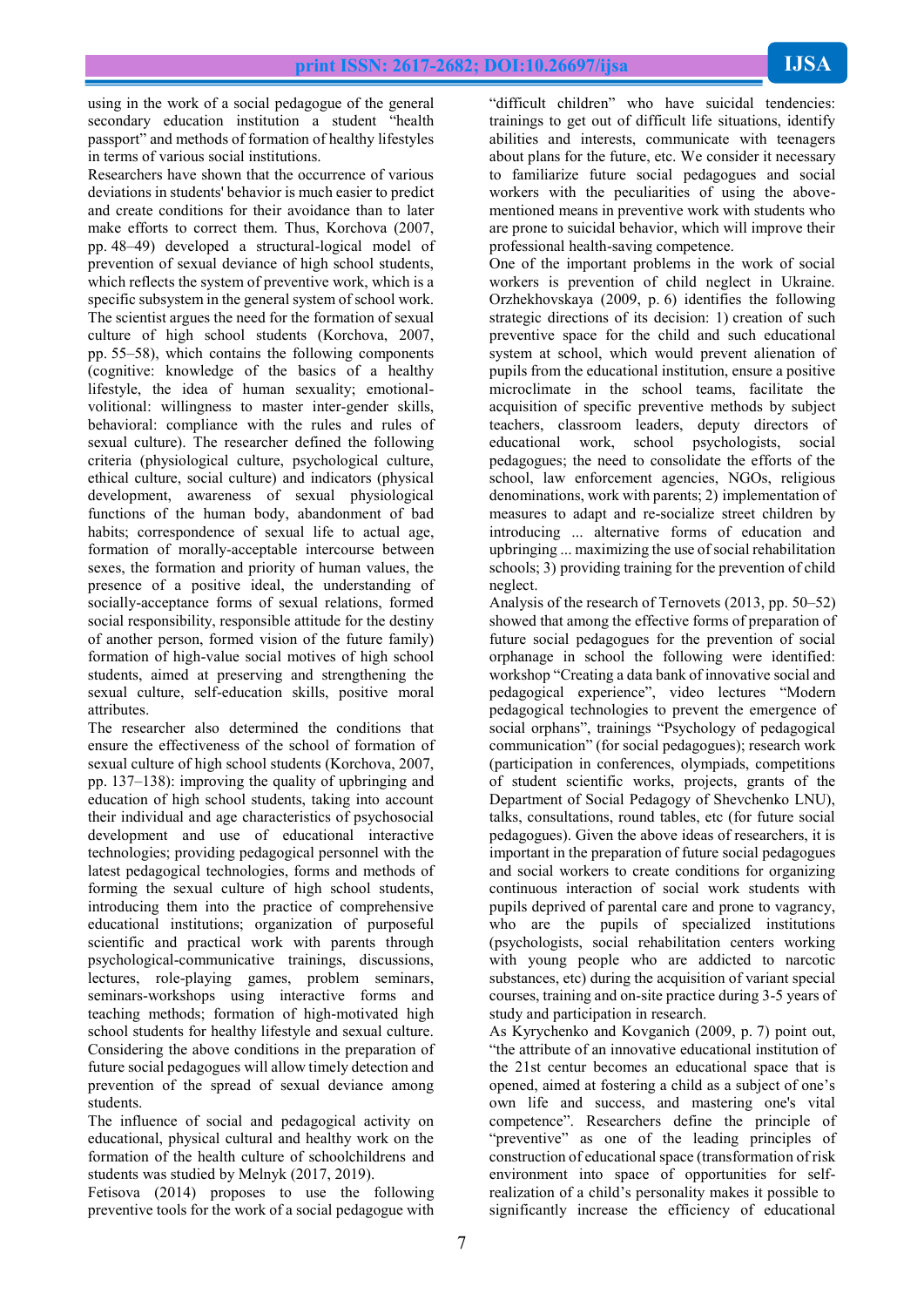

work, to prevent the spread of negative phenomena in the child and youth environment) (Kyrychenko & Kovganich, 2009, p. 9). Scientists have identified the following methodological tools that will allow to solve effectively the problems of educational space (Kyrychenko & Kovganich, 2009, pp. 10–11): reorganized councils of student self-government; special subjects or elective courses that promote selfdevelopment of the individual; an extensive network of circles and clubs for the sake of pre-vocational training and vocational guidance; children's and youth nongovernmental organizations. The use of the ideas of Kyrychenko and Kovganich (2009) in the professional training of future specialists in the social sphere made it possible to substantiate the need to form their willingness to organize complex health-saving activities at all levels of interaction of specialists in the environment of a certain social institution: in the context of student self-government and social services, in terms of professional interaction with parents and students, in terms of professional interaction with colleagues from different social institutions and during scientific research. Analysis and generalization of the results of the research by Pykhtina and Novhorodskyi (2007, p. 11) allowed to identify groups of children who are prone to maladjustment: school-age children not attending school; orphans; socially-orphaned children; adolescents using drugs and toxic substances; adolescents with sexually explicit behavior; teenage offenders. We consider it necessary to acquaint future specialists in the social sphere with the above-mentioned classification of pupils in order to determine the features of preventive work with vulnerable categories of student youth.

Among the important directions of early prevention of social and pedagogical neglect of the child, the researchers identify the following (Pykhtina & Novhorodskyi, 2007, pp. 20–25): 1) humanization of the educational process through the introduction of innovative pedagogical technologies in the educational environment developing healthy lifestyle values; expansion of leisure activities; creation and introduction of technologies of early diagnostics of various forms of deviant behavior); 2) improving family relationships through outreach to parents, working with families at risk); 3) assisting the individual in self-improvement and self-realization through preventive training and education.

Familiarization of future specialists in the social sphere with the abovementioned conditions, which provide full socialization and individualization of the child's personality, will allow to carry out preventive activities in the educational environment comprehensively and to ensure the elimination of negative factors at different levels (personal, micro-environment and environment). To carry out prevention activities with students, Pykhtina and Novhorodskyi (2007, pp. 170–171) propose to use a model that combines four components of the pedagogical model of prevention: 1) information; 2) education; 3) an alternative that will allow us to form an adequate self-esteem and feel useful in society; 4) interventions (specialist consultations, helpline, peer coaching, creation of new communication groups, etc).

We consider it necessary to acquaint future professionals in the social sphere who carry out preventive work with students, with the proposed model during the acquisition of the special course "Designing social and educational environment", which will enhance their professional competence in this direction. Given that negative effects such as aggression and bullying have become widespread in the student environment, work to prevent child abuse is an important area of social work to prevent students from maladjustment. Analysis of the results of the research of Panchenko (2013) allowed to identify in the content of social and pedagogical work of general secondary education institutions and other social institutions three types of prevention of child abuse: primary (informing children and young people from prosperous families about legal norms and real life situations regarding abuse); secondary (group work with children, parents of "at-risk" families to build knowledge and life skills needed to protect against violence, as well as establishments that assist victims of violence through training, information, clarification, etc); tertiary (mainly provided in shelters, specialized institutions for children and young people, who are prone to risky behavior through consultations and peer and self-help groups). The researcher (Panchenko, 2013, pp. 42–46) also singled out the features and suggested different forms and methods of preventive work with parents, children, teachers and in the environment (lectures, parent universities, parental meetings, trainings, etc). Familiarization of future social pedagogues and social workers during the practice-oriented training on the basis of partnership with Higher Education Institutions network with the essence and peculiarities of work on the prevention of abuse of children ensures the acquisition by future specialists of special professional competence in the specified direction while studying subjects such as "Technology of social and pedagogical work", "Technology of social work abroad", "Social and rehabilitation work in specialized institutions".

Training of future specialists in higher education institutions was studied by Melnyk and Pypenko (2018). An analysis of the results of Predborskaja's(2006, p. 15) research showed that "contemporary changing reality requires probabilistic thinking: the complication of things requires the complication of mental structures, which, in turn, implies corresponding changes in the content and methods of teaching". Taking into account the ideas of the researcher, in the process of professional training of future specialists in the social sphere to work on the prevention of maladjustment of students during the mastering of the discipline "Ethnopedagogy" there were used innovative experience, new forms and methods of social work with vulnerable contingents in order to develop in students probabilistic thinking and the means to work in a changing world, to enable them to adapt professionally in their learning and professional development (Kostina, 2018b).

Analysis and synthesis of scientific studies on the philosophy of education showed that among the problems of modern professional education, scientists see the low level of general methodological training of future professionals and suggest introducing special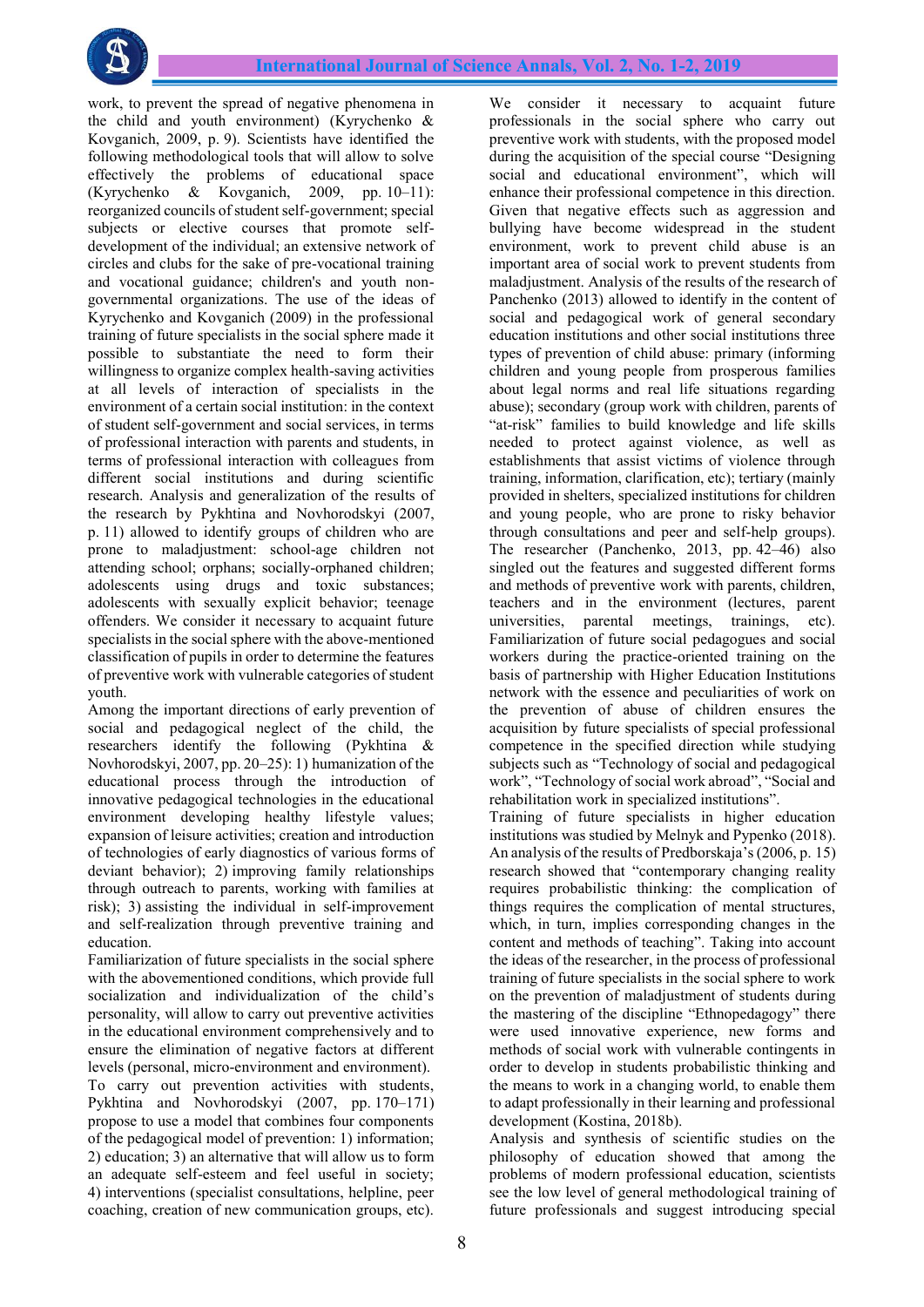courses in philosophy of life to improve the characteristics of the pedagogical process (Korotiaiev, Kurylo, & Savchenko, 2010). To increase the level of preparedness of future specialists in the social sphere to work on the formation of healthy lifestyles of students, we introduce them to the philosophical foundations of health care activities as a basis for forming their professional outlook while mastering the discipline "Social work for preservation and promotion of health".

# **Results**

Based on the above ideas of scientists, with the aim of increasing the effectiveness of professional training of future social pedagogues and social workers to prevent maladjustment of students, the formation of their special competence to form a healthy lifestyle of students through the implementation of complex professional health saving activities of various specialists in the field of coordination of specialists in the system of various social institutions we have developed such scientific and methodological support (Kostina, 2016, 2017, 2018a, 2018b): training manual "Theory and Practice of Ethno-Pedagogical Means in Professional Training of Social Workers to Prevent Maladjustment of Students", "Curricula and Methodological Support for Special Courses for Future Social Pedagogues and Social Workers", "Designing a social and educational environment for students", "Social work on forming a healthy lifestyle", methodical materials to ensure the passage of social and pedagogical practice in the Institutions of Secondary Education and social services, the introduction of training "Professional skills of a specialist in the field of work with vulnerable contingents", methodological materials for the preparation of scientific studies on social pedagogy and social work on the problem of prevention of maladjustment of students. With the introduction of the above-mentioned methodological support in the process of preparing future social pedagogues and social workers, an enriched professionally-oriented educational space was created, the presence of which made it possible to realize certain components that make up the content of professional readiness of future specialists in the social sphere to form a healthy lifestyle; locate student in the "risk zone"; identify the causes that lead to maladjustment of students; prevention of students' divergent behaviors through multi-level and multi-directional activities to help students develop healthy lifestyle needs and develop healthy lifestyle skills.

In order to create a professionally-oriented educational space during the experimental study, cooperation agreements were concluded between H. S. Skovoroda Kharkiv National Pedagogical University with Kharkov Pedagogical Lyceum No. 4, Kharkiv High School

No. 36, Kharkiv Gymnasium No. 43, Kharkiv Specialized School of І-ІІІ Grades No. 134 of Kharkiv City Council of Kharkiv Region, CSSFCY of Kyiv and Kholodnogorsk districts of Kharkiv, The Kharkiv Regional Center for Social and Psychological Rehabilitation of Children and the Municipal Community Center for Kharkiv Regional Center for Social and Psychological Rehabilitation of Children "Harmony", by the Community Service and Social Services Charitable organization "Caritas-Kharkiv", by "Kharkiv Charitable Foundation Blago", Kharkiv Regional Public Organization "Culture of Health", Sector of Juvenile Probation in Kharkiv, a branch of the State Institution "Probation Center" in Kharkiv region, which provided opportunities for professionalization of future social pedagogues and social workers of the experimental group in the direction of forming a healthy lifestyle of students during the organization of training sessions, educational events, practices and conducting scientific research on mentioned topics.

Future social pedagogues and social workers, during the experimental study, had the opportunity not only to get acquainted with the theoretical bases of health-saving activities with students, but also to learn the practice of preventive health-saving activities during direct interaction with leading specialists of the social sector and in different social institutions (general secondary education institutions, centers for social and psychological rehabilitation for children, CSSFCY, community organizations, etc). An important aspect of their professional training was learning the experience of partnerships between specialists of different social institutions in order to solve students' problems and prevent their maladjustment (Kostina, 2018a, pp. 142– 147). Among the interesting experiences of interaction with students belonging to vulnerable contingents, accumulated by future social pedagogues and social workers, it is worth mentioning the carrying out of educational activities for the formation of healthy way of life for students displaced from the ATO zone on the basis of COCF "Caritas-Kharkiv", Republican prophylactic quest from COKhCF "Blago", organization of preventive measures for children deprived of parental care, on the bases of centers for social and psychological rehabilitation of children and the sector of juvenile probation of the city of Kharkiv and others.

The analysis of the results of the experimental study revealed the positive dynamics of indicators of personal and professional potential of future specialists in the social sphere compared with the results of measurements in the control group (see Table 1), which allowed to confirm the effectiveness of the developed scientific and methodological support.

**Table 1.** Dynamics of formation of future social educators and social workers readiness for prevention of students' maladaptation (%).

|                                | The beginning of the experiment |      | End of experiment |      |  |
|--------------------------------|---------------------------------|------|-------------------|------|--|
| <b>Levels of manifestation</b> |                                 | N    |                   |      |  |
| Professionally specialized     | 0.0                             |      |                   | 10.5 |  |
| Professionally qualified       | 26.3                            | 316  | 42.1              | 316  |  |
| Primary                        | 39.5                            | 57.9 | 26.3              | 57.9 |  |
| Insufficient                   | 34.2                            | 10.5 |                   |      |  |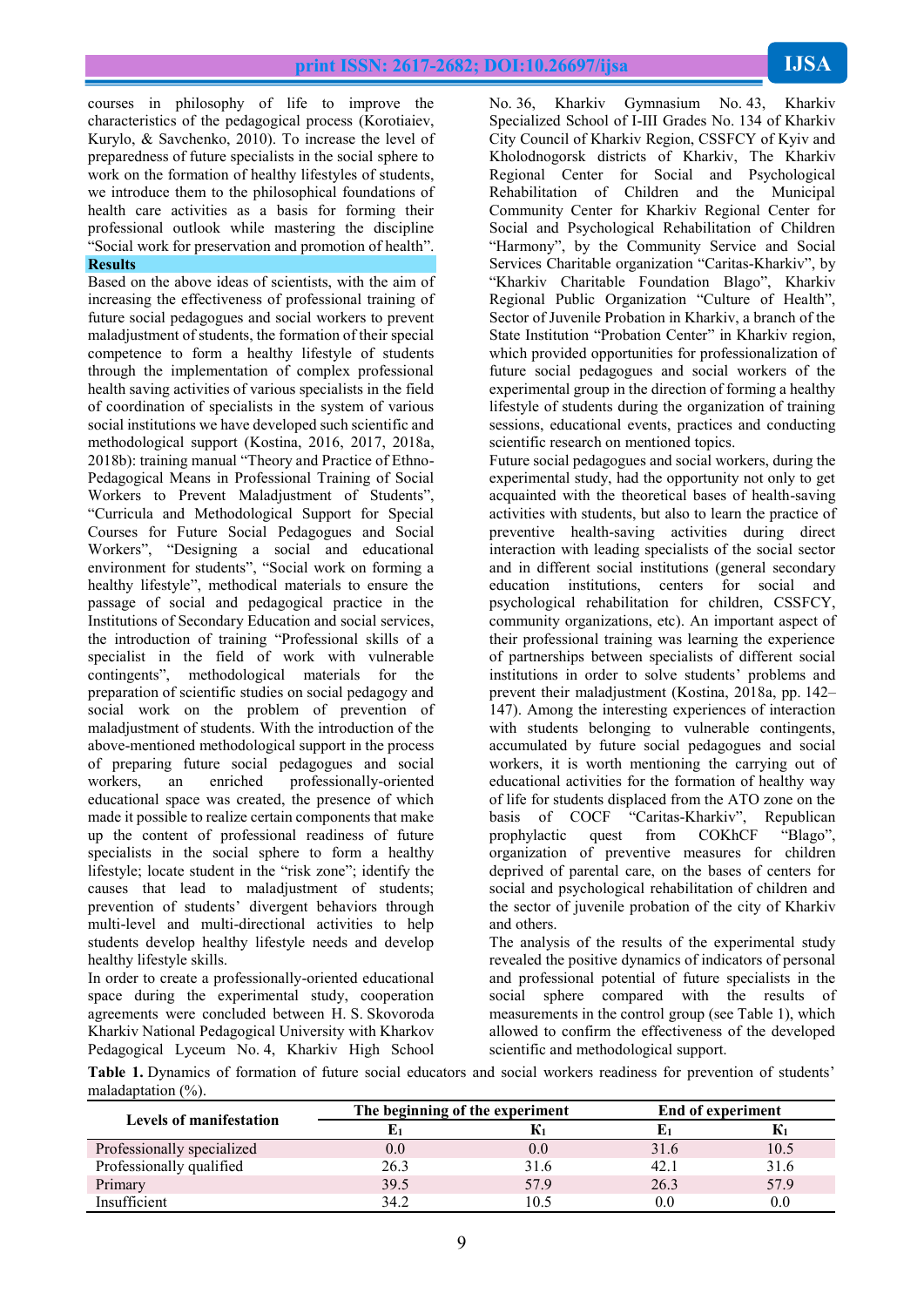Statistical processing of data using Pearson's criterion  $\chi^2$ to check the homogeneity of distribution between groups  $E_1$  and  $K_1$  after forming the experimental part made it possible to determine that there is a statistical difference between samples  $E_1$  and  $K_1$ , which is evidence of its effectiveness (see Table 2).

|  | Table 2. Statistical verification of experimental study results using the Pearson criterion $\chi^2$ . |  |  |  |  |  |
|--|--------------------------------------------------------------------------------------------------------|--|--|--|--|--|
|  |                                                                                                        |  |  |  |  |  |

| <b>droups</b> | P-value before | Statistical difference | P-value after | Statistical difference |
|---------------|----------------|------------------------|---------------|------------------------|
|               | experiment     | between groups         | experiment    | between groups         |
|               | 6 271 < 7 378  | Absent                 | 9.071 > 7.378 | Exists                 |

# **Discussion**

The analysis of scientific researches on the problem of professional training of future social pedagogues and social workers for the prevention of students' maladjustment showed that the following ideas were offered by scientists: creation of conditions for development of skills and abilities for preventive work in the child and youth environment (Fetisova, 2014; Korchova, 2007; Lodkina, 2009; Malykhina, 2012; Melnyk, 2017, 2019; Panchenko, 2013; Pykhtina & Novhorodskyi, 2007; Ternovets, 2013); formation in future specialists of philosophical basis for effective realization of future professional activity (Korotiaiev, Kurylo, & Savchenko, 2009; Kyrychenko & Kovhanych, 2010; Melnyk & Pypenko, 2018; Predborskaja, 2006). The conducted researches have allowed to confirm the importance of the ideas proposed by the author regarding the influence of the developed professional and educational environment on the indicators of the personal and professional potential of future social pedagogues and social workers.

#### **Conclusions**

The analysis of the results of the experimental study on the problem of preparing future specialists in the social sphere to form a healthy lifestyle of pupils allowed to draw the following conclusions: 1) programs of professional disciplines and programs of practice of students of 1-6 years of study with questions concerning preservation and promotion of health of pupils; introduction of the training "Professional skills of a specialist in the field of work with vulnerable contingents"; development and implementation of a special course "Social work on forming a healthy lifestyle"; 2) increasing motivation and interest in the prevention of students' maladjustment in the course of scientific research and in volunteer initiatives on the basis of a network of social assistance institutions partnering with the HEI; 3) the use of the Pearson criterion  $\chi^2$  in the statistical processing of experimental data in groups  $E_1$  and  $K_1$ , allowed to determine a significant difference in the readiness of future specialists of the control and experimental groups after the experiment and to prove the effectiveness of the experimental work.

A promising direction for further research is to identify opportunities to use the developed scientific and methodological support for training social professionals to form a healthy lifestyle of pupils in the system of further professional development of social sphere specialists and in training volunteers.

#### **References**

- Fetisova, A. V. (2014). Tehnologiya rabotyi sotsialnogo pedagoga s trudnyimi detmi, imeyuschimi suitsidalnyie naklonnosti [Technology of work of a social teacher with difficult children with suicidal tendencies]. *Science Time, 5,* 223–224. [in Russian]
- Korchova, H. L. (2007). *Sotsialno-pedahohichni umovy profilaktyky statevykh deviatsii starshoklasnykiv* [Socio-pedagogical conditions of prevention of sexual deviance of high school students]. Kyiv: "Khai-Tek Pres". [in Ukrainian]
- Korotiaiev, B. I., Kurylo, V. S., & Savchenko, S. V. (2010). *Pedahohichna filosofiia* [Pedagogical philosophy]. Luhansk: Vyd-vo "DZ LNU imeni Tarasa Shevchenka". [in Ukrainian]
- Kostina, V. V. (2017). Pidhotovka maibutnikh sotsialnykh pedahohiv ta sotsialnykh pratsivnykiv do formuvannia zdorovoho sposobu zhyttia uchniv [Preparing future social educators and social workers for shaping a healthy student lifestyle.]. In Yu. D. Boychuk (Ed.). *Zahalna teoriia zdorovia ta zdoroviazberezhennia – General Theory of Health and Saving Health* (pp. 439–446). Kharkiv: Vyd. Rozhko S. H. [in Ukrainian]<br>a, V.V.
- Kostina, V. V. (2018a). *Profesiina pidhotovka maibutnikh fakhivtsiv sotsialnoi haluzi do profilaktyky dezadaptatsii uchniv u riznykh sotsialnykh instytutsiiakh* [Professional training of future specialists in the social sector to prevent disadaptation of students in various social institutions]. Kharkiv: KhOHOKZ. doi:10.26697/9786177089024.2018 [in Ukrainian]
- Kostina, V. V. (2018b). *Teoriia ta praktyka vykorystannia etnopedahohichnykh zasobiv u profesiinii pidhotovtsi maibutnikh fakhivtsiv sotsialnoi sfery do profilaktyky dezadaptatsii uchniv* [Theory and practice of using ethnopedagogical means in vocational training of future specialists of social sphere for prevention of students' maladaptation]. Kharkiv: FOP Mezina. [in Ukrainian]
- Kostina, V. V. (2016). Zmist ta osoblyvosti profesiinoi pidhotovky maibutnikh fakhivtsiv sotsialnoi sfery do roboty zi zberezhennia ta zmitsnennia zdorovia dezadaptovanykh ditei ta molodi [Content and features of professional training of future social experts to work on preserving and promoting the health of maladapted children and young people]. In S. Mraz (Ed.), *Stan, problemy ta perspektyvy pedahohichnykh doslidzhen i*